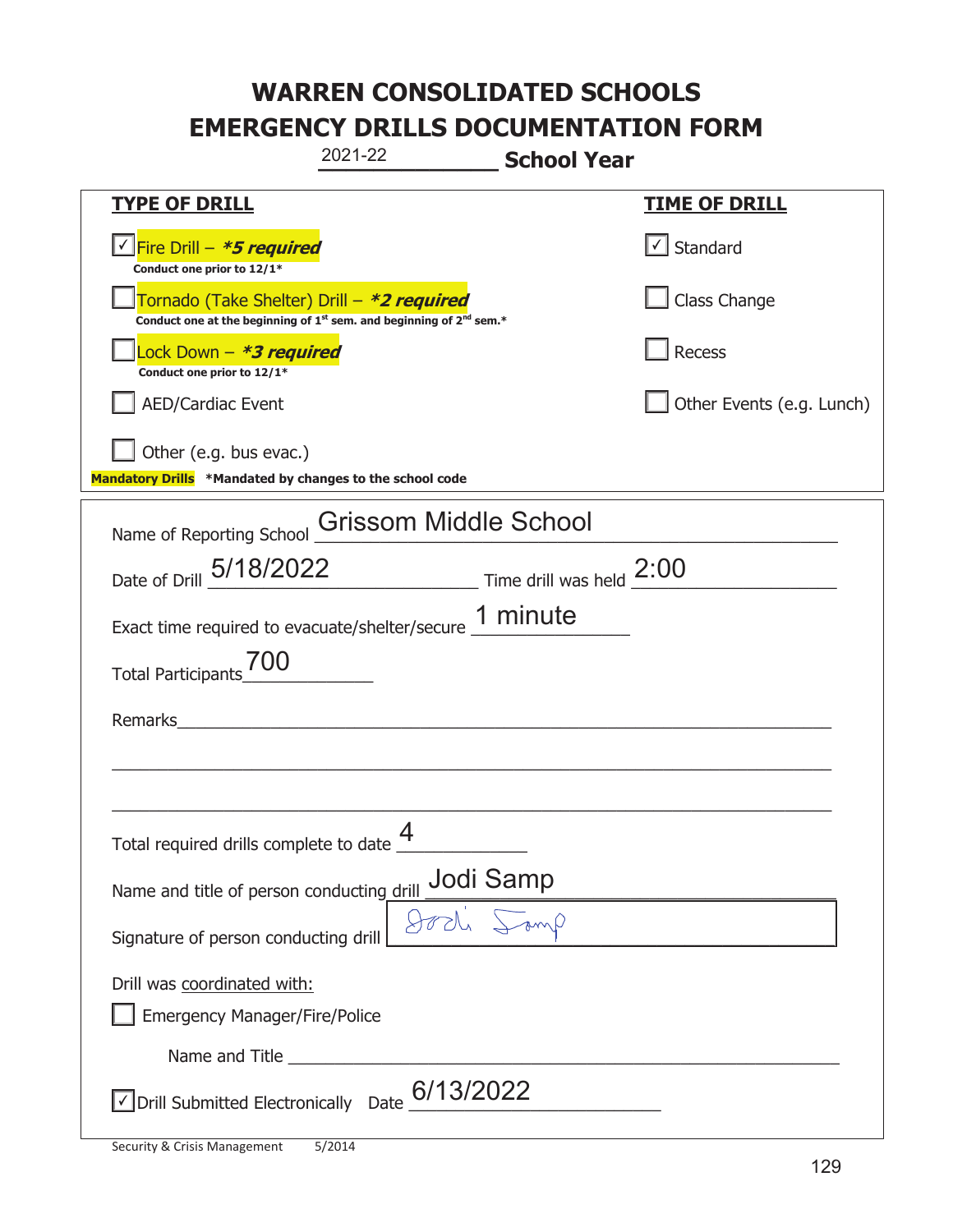|                                                                                    | 2021-22                                                                       | <b>School Year</b> |                           |
|------------------------------------------------------------------------------------|-------------------------------------------------------------------------------|--------------------|---------------------------|
| <b>TYPE OF DRILL</b>                                                               |                                                                               |                    | <b>TIME OF DRILL</b>      |
| Fire Drill – <i>*<b>5 required</b></i><br>Conduct one prior to 12/1*               |                                                                               |                    | √ Standard                |
| Tornado (Take Shelter) Drill – *2 required                                         | Conduct one at the beginning of $1^{st}$ sem. and beginning of $2^{nd}$ sem.* |                    | Class Change              |
| Lock Down - *3 required<br>Conduct one prior to 12/1*                              |                                                                               |                    | <b>Recess</b>             |
| AED/Cardiac Event                                                                  |                                                                               |                    | Other Events (e.g. Lunch) |
| Other (e.g. bus evac.)<br>Mandatory Drills *Mandated by changes to the school code |                                                                               |                    |                           |
| Name of Reporting School                                                           | Grissom Middle School                                                         |                    |                           |
| Date of Drill 4/25/2022                                                            | $\frac{10:05 \text{ a.m.}}{10:05 \text{ a.m.}}$                               |                    |                           |
|                                                                                    | Exact time required to evacuate/shelter/secure 5 minutes                      |                    |                           |
| <b>600</b><br><b>Total Participants</b>                                            |                                                                               |                    |                           |
| Remarks                                                                            |                                                                               |                    |                           |
|                                                                                    |                                                                               |                    |                           |
| Total required drills complete to date                                             | 3                                                                             |                    |                           |
| Name and title of person conducting drill                                          | Jodi Samp                                                                     |                    |                           |
| Signature of person conducting drill                                               |                                                                               |                    |                           |
| Drill was coordinated with:<br><b>Emergency Manager/Fire/Police</b>                |                                                                               |                    |                           |
|                                                                                    |                                                                               |                    |                           |
|                                                                                    | TDrill Submitted Electronically Date $\frac{4/25/2022}{\cdots}$               |                    |                           |

T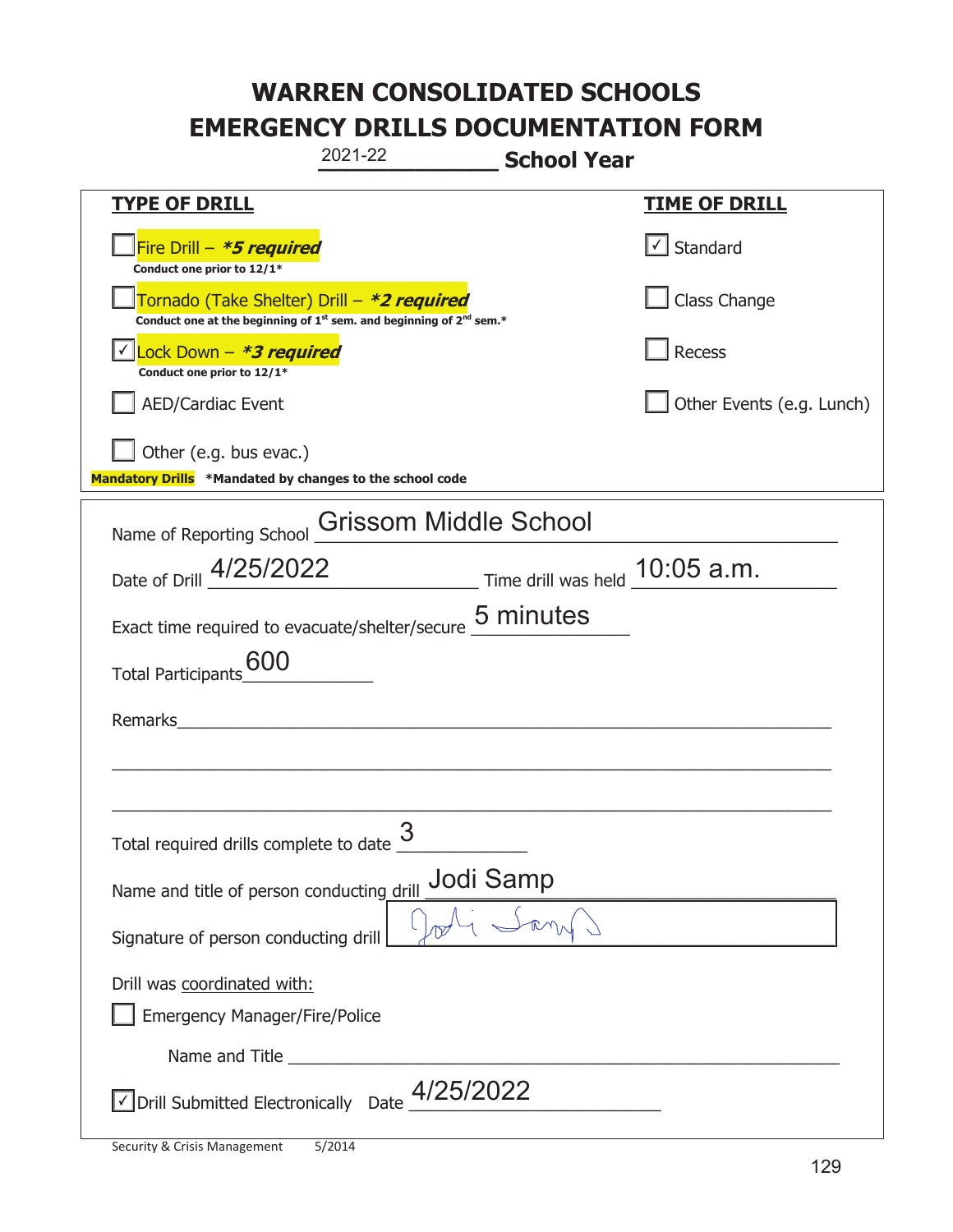|                                                                                                                                                                                                                                                                                                                                                                                                                                                                 | 2021-22                                                                                     | <b>School Year</b> |                           |
|-----------------------------------------------------------------------------------------------------------------------------------------------------------------------------------------------------------------------------------------------------------------------------------------------------------------------------------------------------------------------------------------------------------------------------------------------------------------|---------------------------------------------------------------------------------------------|--------------------|---------------------------|
| <b>TYPE OF DRILL</b>                                                                                                                                                                                                                                                                                                                                                                                                                                            |                                                                                             |                    | <u>TIME OF DRILL</u>      |
| Fire Drill – <i>*<b>5 required</b></i><br>Conduct one prior to 12/1*                                                                                                                                                                                                                                                                                                                                                                                            |                                                                                             |                    | $\vert$ Standard          |
| Tornado (Take Shelter) Drill – *2 required                                                                                                                                                                                                                                                                                                                                                                                                                      | Conduct one at the beginning of 1 <sup>st</sup> sem. and beginning of 2 <sup>nd</sup> sem.* |                    | Class Change              |
| Lock Down – <b>*<i>3 required</i></b><br>Conduct one prior to 12/1*                                                                                                                                                                                                                                                                                                                                                                                             |                                                                                             |                    | Recess                    |
| <b>AED/Cardiac Event</b>                                                                                                                                                                                                                                                                                                                                                                                                                                        |                                                                                             |                    | Other Events (e.g. Lunch) |
| Other (e.g. bus evac.)<br>Mandatory Drills *Mandated by changes to the school code                                                                                                                                                                                                                                                                                                                                                                              |                                                                                             |                    |                           |
| Name of Reporting School                                                                                                                                                                                                                                                                                                                                                                                                                                        | <b>Grissom Middle School</b>                                                                |                    |                           |
| Date of Drill 3/24/2022 Time drill was held 1:00                                                                                                                                                                                                                                                                                                                                                                                                                |                                                                                             |                    |                           |
| Exact time required to evacuate/shelter/secure 5 minutes                                                                                                                                                                                                                                                                                                                                                                                                        |                                                                                             |                    |                           |
| <b>Total Participants</b>                                                                                                                                                                                                                                                                                                                                                                                                                                       |                                                                                             |                    |                           |
| Remarks                                                                                                                                                                                                                                                                                                                                                                                                                                                         |                                                                                             |                    |                           |
|                                                                                                                                                                                                                                                                                                                                                                                                                                                                 |                                                                                             |                    |                           |
| Total required drills complete to date $\frac{2}{3}$                                                                                                                                                                                                                                                                                                                                                                                                            |                                                                                             |                    |                           |
| Name and title of person conducting drill $\frac{\text{Jodi Samp}}{\text{Grot} \land \text{Grot} \land \text{Grot} \land \text{Grot} \land \text{Grot} \land \text{Grot} \land \text{Grot} \land \text{Grot} \land \text{Grot} \land \text{Grot} \land \text{Grot} \land \text{Grot} \land \text{Grot} \land \text{Grot} \land \text{Grot} \land \text{Grot} \land \text{Grot} \land \text{Grot} \land \text{Grot} \land \text{Grot} \land \text{Grot} \land \$ |                                                                                             |                    |                           |
| Signature of person conducting drill                                                                                                                                                                                                                                                                                                                                                                                                                            |                                                                                             |                    |                           |
| Drill was coordinated with:<br><b>Emergency Manager/Fire/Police</b>                                                                                                                                                                                                                                                                                                                                                                                             |                                                                                             |                    |                           |
|                                                                                                                                                                                                                                                                                                                                                                                                                                                                 |                                                                                             |                    |                           |
| $\sqrt{\ }$ Drill Submitted Electronically Date $\frac{3/24/2022}{\ }$                                                                                                                                                                                                                                                                                                                                                                                          |                                                                                             |                    |                           |

t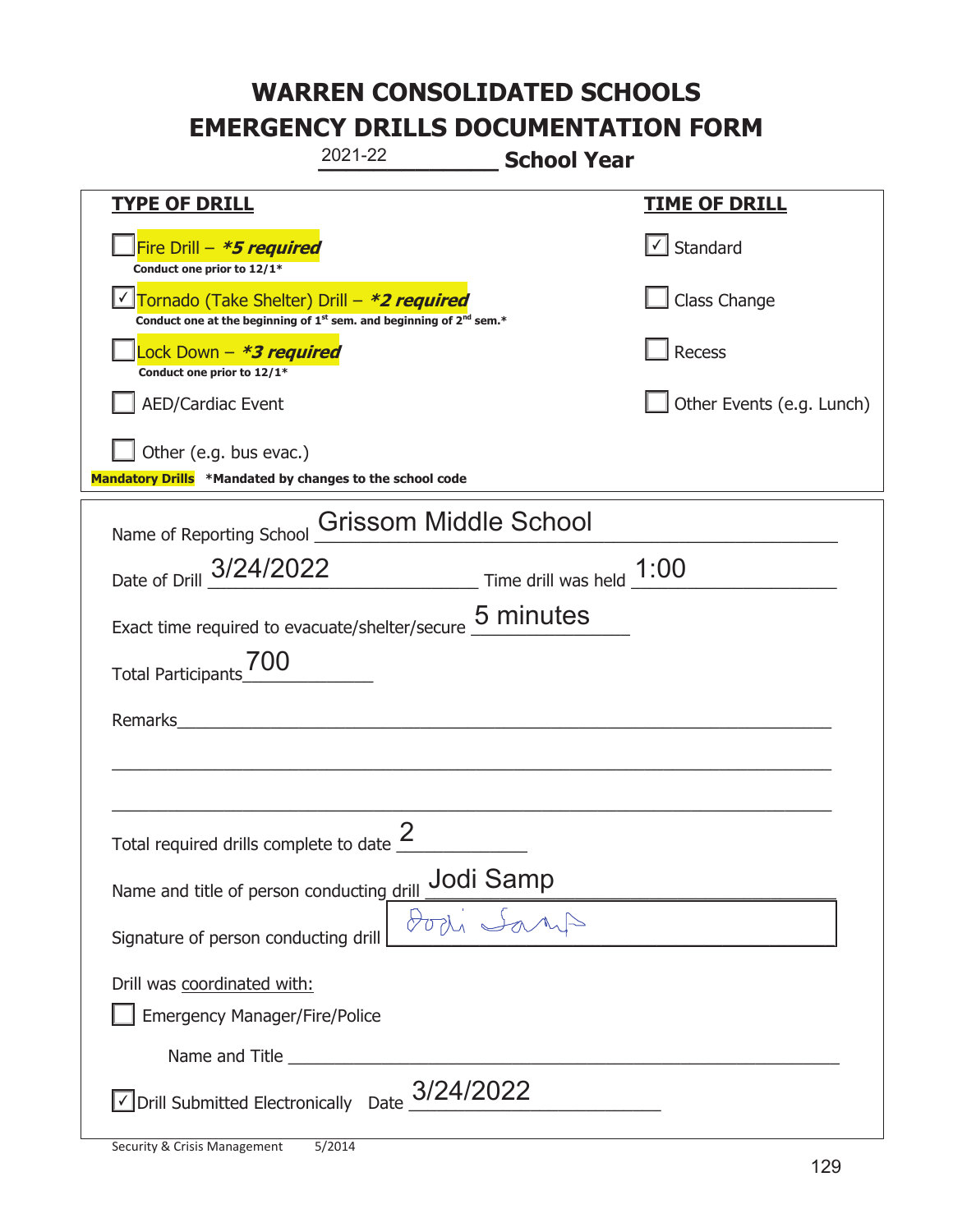|                                                                                            | 2021-2022<br><b>School Year</b>                                                             |                           |
|--------------------------------------------------------------------------------------------|---------------------------------------------------------------------------------------------|---------------------------|
| <b>TYPE OF DRILL</b>                                                                       |                                                                                             | <u>TIME OF DRILL</u>      |
| Fire Drill - *5 required<br>Conduct one prior to 12/1*                                     |                                                                                             | $\cup$ Standard           |
| Tornado (Take Shelter) Drill – *2 required                                                 | Conduct one at the beginning of 1 <sup>st</sup> sem. and beginning of 2 <sup>nd</sup> sem.* | Class Change              |
| <u> √ Lock Down – <b>*3 required</b></u><br>Conduct one prior to 12/1*                     |                                                                                             | Recess                    |
| <b>AED/Cardiac Event</b>                                                                   |                                                                                             | Other Events (e.g. Lunch) |
| $\vert$ Other (e.g. bus evac.)<br>Mandatory Drills *Mandated by changes to the school code |                                                                                             |                           |
| Name of Reporting School                                                                   | <b>Grissom Middle School</b>                                                                |                           |
|                                                                                            | Date of Drill 1/20/2022 Time drill was held 1:29                                            |                           |
|                                                                                            | Exact time required to evacuate/shelter/secure 8 minutes                                    |                           |
| Total Participants <sup>700</sup>                                                          |                                                                                             |                           |
| Remarks                                                                                    |                                                                                             |                           |
|                                                                                            |                                                                                             |                           |
|                                                                                            |                                                                                             |                           |
| Total required drills complete to date $\frac{2}{3}$                                       |                                                                                             |                           |
| Name and title of person conducting drill                                                  | Jodi Samp                                                                                   |                           |
| Signature of person conducting drill                                                       |                                                                                             |                           |
| Drill was coordinated with:                                                                |                                                                                             |                           |
| Emergency Manager/Fire/Police                                                              |                                                                                             |                           |
|                                                                                            |                                                                                             |                           |
| √ Drill Submitted Electronically Date                                                      | 1/20/2022                                                                                   |                           |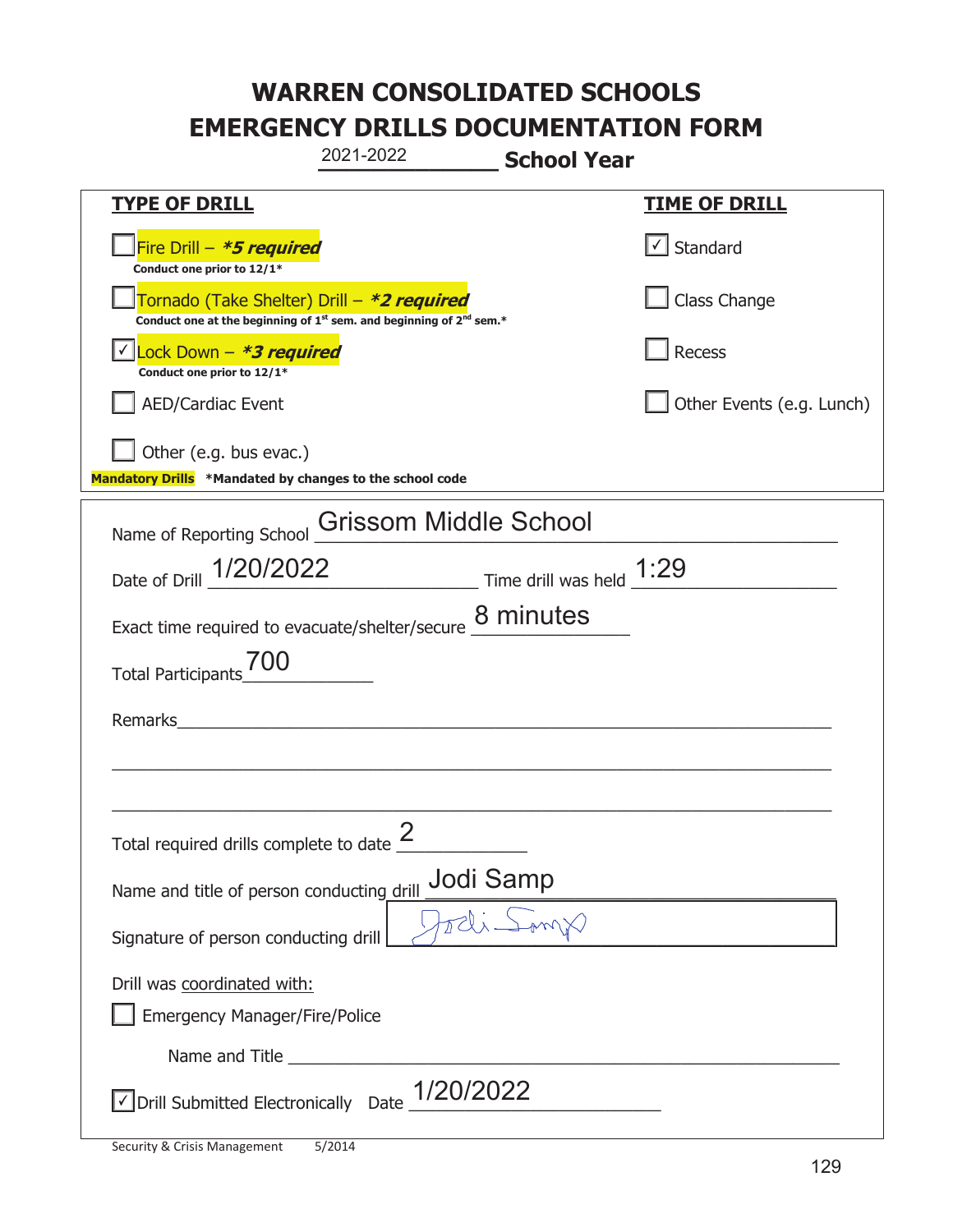|                                                                      | 2021-22                                                                                     | <b>School Year</b> |                           |
|----------------------------------------------------------------------|---------------------------------------------------------------------------------------------|--------------------|---------------------------|
| <b>TYPE OF DRILL</b>                                                 |                                                                                             |                    | <u>TIME OF DRILL</u>      |
| Fire Drill – <i>*<b>5 required</b></i><br>Conduct one prior to 12/1* |                                                                                             |                    | $\vert$ Standard          |
| Tornado (Take Shelter) Drill – *2 required                           | Conduct one at the beginning of 1 <sup>st</sup> sem. and beginning of 2 <sup>nd</sup> sem.* |                    | Class Change              |
| Lock Down – <b>*<i>3 required</i></b><br>Conduct one prior to 12/1*  |                                                                                             |                    | Recess                    |
| <b>AED/Cardiac Event</b>                                             |                                                                                             |                    | Other Events (e.g. Lunch) |
| Other (e.g. bus evac.)                                               |                                                                                             |                    |                           |
| Mandatory Drills *Mandated by changes to the school code             |                                                                                             |                    |                           |
| Name of Reporting School                                             | <b>Grissom Middle School</b>                                                                |                    |                           |
|                                                                      | Date of Drill 1/11/2022 Time drill was held 9:38                                            |                    |                           |
|                                                                      | Exact time required to evacuate/shelter/secure 2 minutes                                    |                    |                           |
| Total Participants 600                                               |                                                                                             |                    |                           |
| Remarks                                                              |                                                                                             |                    |                           |
|                                                                      |                                                                                             |                    |                           |
|                                                                      |                                                                                             |                    |                           |
| Total required drills complete to date                               | 1                                                                                           |                    |                           |
| Name and title of person conducting drill                            | Jodi Samp                                                                                   |                    |                           |
| Signature of person conducting drill                                 |                                                                                             |                    |                           |
| Drill was coordinated with:                                          |                                                                                             |                    |                           |
| <b>Emergency Manager/Fire/Police</b>                                 |                                                                                             |                    |                           |
|                                                                      |                                                                                             |                    |                           |
| √ Drill Submitted Electronically Date                                | 1/11/2022                                                                                   |                    |                           |

T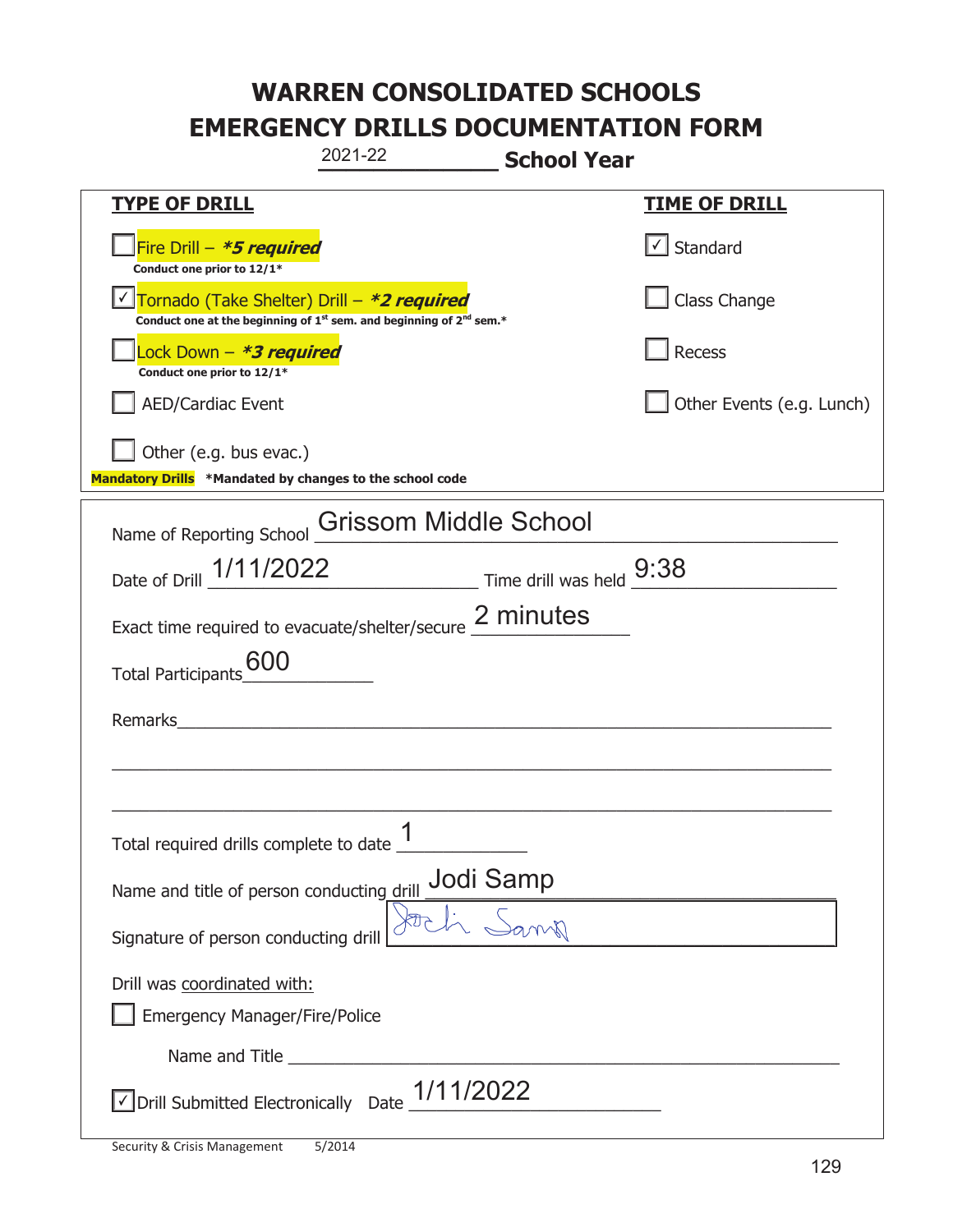|                                                                                    | 2021-22                                                                                     | <b>School Year</b>                                                          |                                  |
|------------------------------------------------------------------------------------|---------------------------------------------------------------------------------------------|-----------------------------------------------------------------------------|----------------------------------|
| <u>TYPE OF DRILL</u>                                                               |                                                                                             |                                                                             | <u>TIME OF DRILL</u>             |
| Fire Drill - *5 required<br>Conduct one prior to 12/1*                             |                                                                                             |                                                                             | Standard                         |
| Tornado (Take Shelter) Drill – *2 required                                         | Conduct one at the beginning of 1 <sup>st</sup> sem. and beginning of 2 <sup>nd</sup> sem.* |                                                                             | Class Change                     |
| Lock Down - *3 required<br>Conduct one prior to 12/1*                              |                                                                                             |                                                                             | Recess                           |
| <b>AED/Cardiac Event</b>                                                           |                                                                                             |                                                                             | $\cup$ Other Events (e.g. Lunch) |
| Other (e.g. bus evac.)<br>Mandatory Drills *Mandated by changes to the school code |                                                                                             |                                                                             |                                  |
|                                                                                    |                                                                                             |                                                                             |                                  |
| Name of Reporting School                                                           | Grissom Middle School                                                                       |                                                                             |                                  |
| Date of Drill 11/19/2021                                                           |                                                                                             | $\frac{12:02}{\frac{1}{2}}$ Time drill was held $\frac{12:02}{\frac{1}{2}}$ |                                  |
| Exact time required to evacuate/shelter/secure 1 minute                            |                                                                                             |                                                                             |                                  |
| 750<br><b>Total Participants</b>                                                   |                                                                                             |                                                                             |                                  |
| Remarks                                                                            |                                                                                             |                                                                             |                                  |
|                                                                                    |                                                                                             |                                                                             |                                  |
| Total required drills complete to date $\frac{6}{5}$                               | 3                                                                                           |                                                                             |                                  |
| Name and title of person conducting drill                                          | Jodi Samp                                                                                   |                                                                             |                                  |
| Signature of person conducting drill                                               |                                                                                             |                                                                             |                                  |
| Drill was coordinated with:                                                        |                                                                                             |                                                                             |                                  |
| <b>Emergency Manager/Fire/Police</b>                                               |                                                                                             |                                                                             |                                  |
|                                                                                    |                                                                                             |                                                                             |                                  |
| $\vee$ Drill Submitted Electronically Date $\underline{11/19/2021}$                |                                                                                             |                                                                             |                                  |

I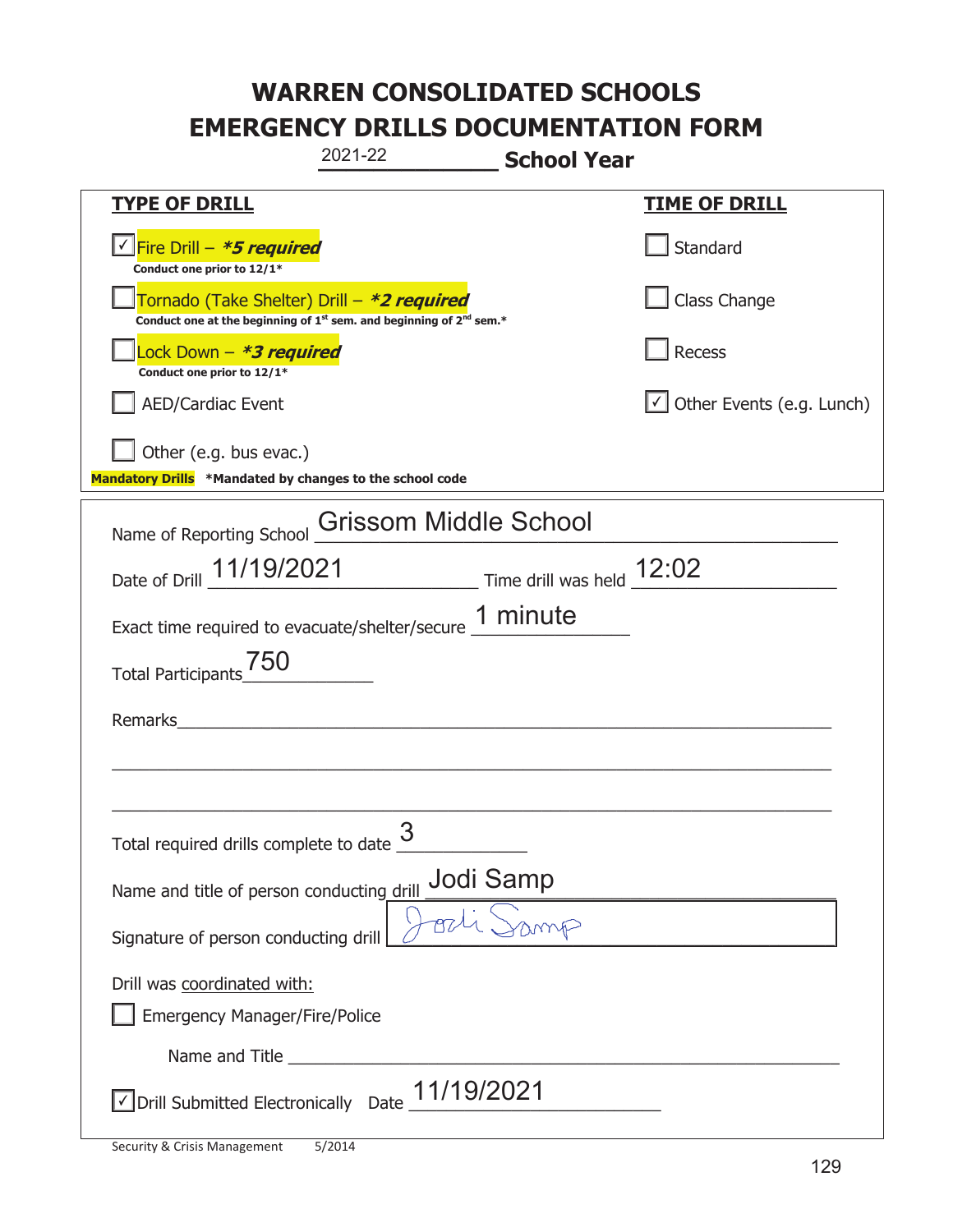|                                                                                    | 2021-22                                                                                     | <b>School Year</b> |                                |
|------------------------------------------------------------------------------------|---------------------------------------------------------------------------------------------|--------------------|--------------------------------|
| <u>TYPE OF DRILL</u>                                                               |                                                                                             |                    | <u>TIME OF DRILL</u>           |
| Fire Drill - *5 required<br>Conduct one prior to 12/1*                             |                                                                                             |                    | Standard                       |
| Tornado (Take Shelter) Drill – *2 required                                         | Conduct one at the beginning of 1 <sup>st</sup> sem. and beginning of 2 <sup>nd</sup> sem.* |                    | Class Change                   |
| Lock Down - *3 required<br>Conduct one prior to 12/1*                              |                                                                                             |                    | <b>Recess</b>                  |
| AED/Cardiac Event                                                                  |                                                                                             |                    | Other Events (e.g. Lunch)      |
| Other (e.g. bus evac.)<br>Mandatory Drills *Mandated by changes to the school code |                                                                                             |                    |                                |
| Name of Reporting School                                                           | Grissom Middle School                                                                       |                    |                                |
| Date of Drill $11/8/2021$ Time drill was held $10:00$ a.m.                         |                                                                                             |                    |                                |
| Exact time required to evacuate/shelter/secure 8 minutes                           |                                                                                             |                    |                                |
| Total Participants <sup>750</sup>                                                  |                                                                                             |                    |                                |
| Remarks                                                                            |                                                                                             |                    |                                |
|                                                                                    |                                                                                             |                    |                                |
| Total required drills complete to date                                             | 1                                                                                           |                    |                                |
| Name and title of person conducting drill                                          |                                                                                             |                    | Jodi Samp, Assistant Principal |
| Signature of person conducting drill                                               | $\overline{\mathbb{B}^2}$                                                                   |                    |                                |
| Drill was coordinated with:<br><b>Emergency Manager/Fire/Police</b>                |                                                                                             |                    |                                |
|                                                                                    |                                                                                             |                    |                                |
| √ Drill Submitted Electronically Date                                              | 11/8/2021                                                                                   |                    |                                |

t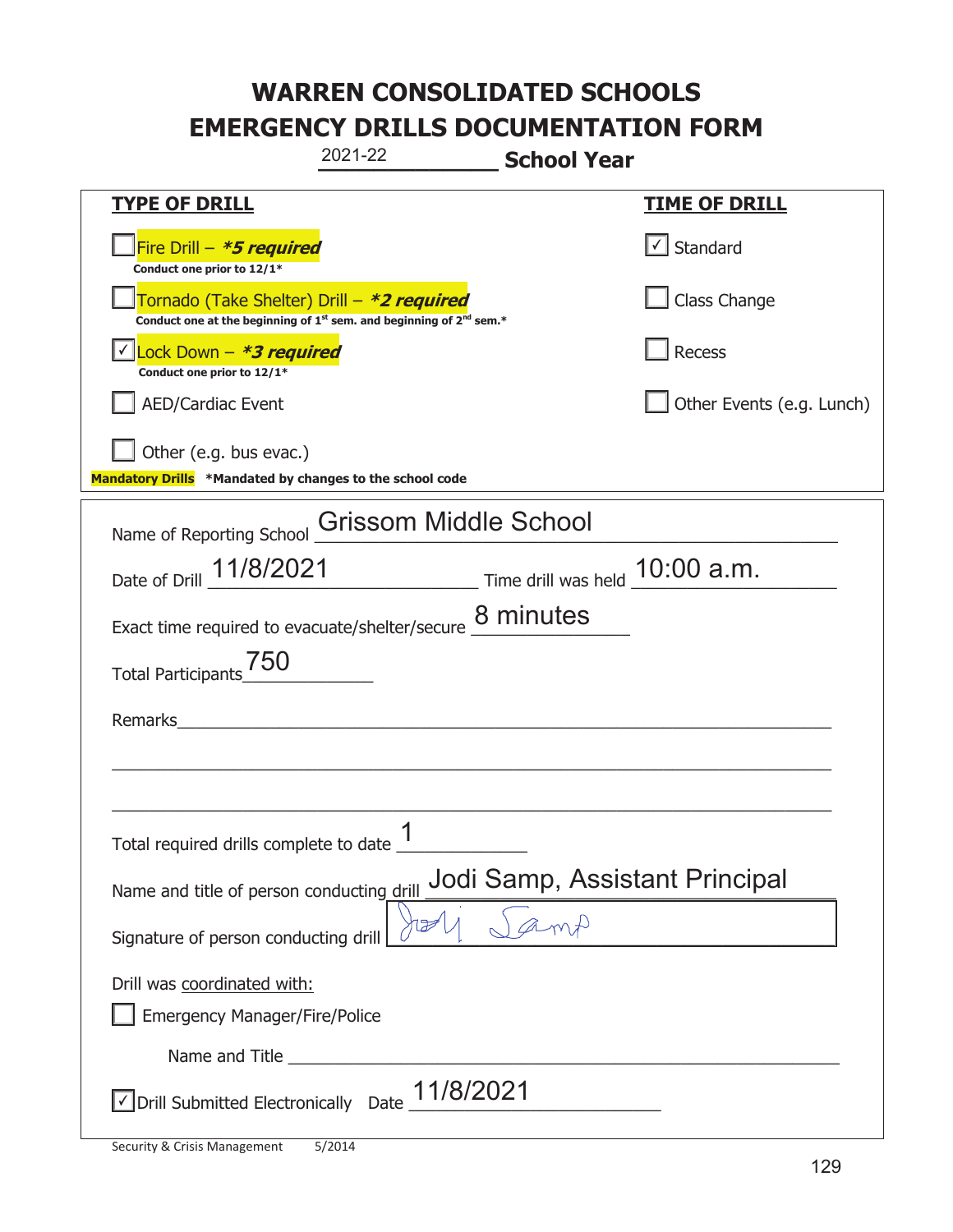|                                                                                    | 2021-22                                                                                     | <b>School Year</b> |                           |
|------------------------------------------------------------------------------------|---------------------------------------------------------------------------------------------|--------------------|---------------------------|
| <u>TYPE OF DRILL</u>                                                               |                                                                                             |                    | <u>TIME OF DRILL</u>      |
| <u>√ Fire Drill – *5 required</u><br>Conduct one prior to 12/1*                    |                                                                                             |                    | $\lfloor$ Standard        |
| Tornado (Take Shelter) Drill – *2 required                                         | Conduct one at the beginning of 1 <sup>st</sup> sem. and beginning of 2 <sup>nd</sup> sem.* |                    | Class Change              |
| Lock Down - <b>*3 required</b><br>Conduct one prior to 12/1*                       |                                                                                             |                    | Recess                    |
| <b>AED/Cardiac Event</b>                                                           |                                                                                             |                    | Other Events (e.g. Lunch) |
| Other (e.g. bus evac.)<br>Mandatory Drills *Mandated by changes to the school code |                                                                                             |                    |                           |
| Name of Reporting School                                                           | Grissom Middle School                                                                       |                    |                           |
| Date of Drill 10/14/2021 Time drill was held 2:16                                  |                                                                                             |                    |                           |
| Exact time required to evacuate/shelter/secure 1 minute                            |                                                                                             |                    |                           |
| Total Participants <sup>750</sup>                                                  |                                                                                             |                    |                           |
| Remarks                                                                            |                                                                                             |                    |                           |
|                                                                                    |                                                                                             |                    |                           |
| Total required drills complete to date $\frac{2}{3}$                               |                                                                                             |                    |                           |
| Name and title of person conducting drill Jodi Samp                                |                                                                                             |                    |                           |
| Signature of person conducting drill                                               |                                                                                             |                    |                           |
| Drill was coordinated with:<br><b>Emergency Manager/Fire/Police</b>                |                                                                                             |                    |                           |
|                                                                                    |                                                                                             |                    |                           |
| √ Drill Submitted Electronically Date                                              | 10/14/2021                                                                                  |                    |                           |